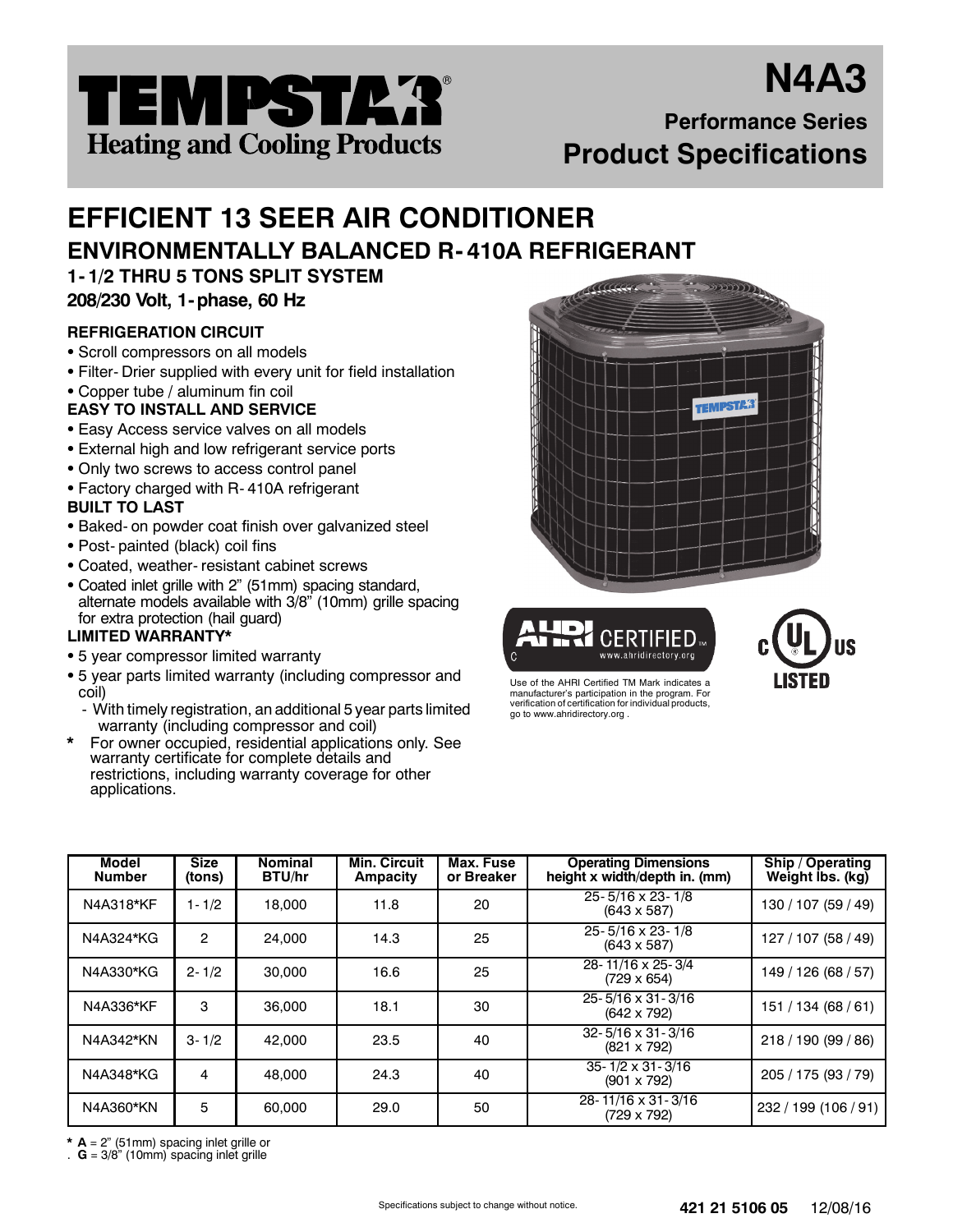| <b>OUTDOOR UNIT MODEL NUMBER IDENTIFICATION GUIDE</b> |                    |                |                           |                |      |                 |                |   |    |    |    |
|-------------------------------------------------------|--------------------|----------------|---------------------------|----------------|------|-----------------|----------------|---|----|----|----|
| Digit Position:                                       | 1                  | $\overline{c}$ | 3                         | $\overline{4}$ | 5, 6 | $\overline{7}$  | 8              | 9 | 10 | 11 | 12 |
| Example Part Number:                                  | N                  | 4              | A                         | 3              | 24   | A               | K              | N | 1  | 0  | 0  |
| $T =$ Tempstar Mainline                               |                    |                |                           |                |      |                 |                |   |    |    |    |
| $N =$ Tempstar Entry                                  | <b>BRANDING</b>    |                |                           |                |      |                 |                |   |    |    |    |
| $4 = R - 410A$                                        | <b>REFRIGERANT</b> |                |                           |                |      |                 |                |   |    |    |    |
| $A = Air Conditioner$                                 |                    |                |                           |                |      |                 |                |   |    |    |    |
| $H =$ Heat Pump                                       |                    |                | <b>TYPE</b>               |                |      |                 |                |   |    |    |    |
| $3 = 13$ SEER                                         |                    |                |                           |                |      |                 |                |   |    |    |    |
| $4 = 14$ SEER                                         |                    |                | <b>NOMINAL EFFICIENCY</b> |                |      |                 |                |   |    |    |    |
| $18 = 18,000$ BTUH = 1-1/2 tons                       |                    |                |                           |                |      |                 |                |   |    |    |    |
| $24 = 24,000$ BTUH = 2 tons                           |                    |                |                           |                |      |                 |                |   |    |    |    |
| $30 = 30,000$ BTUH = 2-1/2 tons                       |                    |                |                           |                |      |                 |                |   |    |    |    |
| $36 = 36,000$ BTUH = 3 tons                           |                    |                |                           |                |      |                 |                |   |    |    |    |
| $42 = 42,000$ BTUH = 3-1/2 tons                       |                    |                |                           |                |      |                 |                |   |    |    |    |
| $48 = 48,000$ BTUH = 4 tons                           |                    |                |                           |                |      |                 |                |   |    |    |    |
| $60 = 60,000$ BTUH = 5 tons                           |                    |                | <b>NOMINAL CAPACITY</b>   |                |      |                 |                |   |    |    |    |
| $A = Standard Grille$                                 |                    |                |                           |                |      |                 |                |   |    |    |    |
| $G =$ Coil Guard Grille<br>$C = Coastal$              |                    |                |                           |                |      | <b>FEATURES</b> |                |   |    |    |    |
|                                                       |                    |                |                           |                |      |                 |                |   |    |    |    |
| $K = 208/230 - 1 - 60$                                |                    |                |                           |                |      |                 | <b>VOLTAGE</b> |   |    |    |    |
| Sales Code                                            |                    |                |                           |                |      |                 |                |   |    |    |    |
| <b>Engineering Revision</b>                           |                    |                |                           |                |      |                 |                |   |    |    |    |
| <b>Extra Digit</b>                                    |                    |                |                           |                |      |                 |                |   |    |    |    |
| <b>Extra Digit</b>                                    |                    |                |                           |                |      |                 |                |   |    |    |    |

| <b>ACCESSORIES PART NUMBER IDENTIFICATION GUIDE</b> |                             |                      |   |                     |                    |   |                |      |        |  |  |  |
|-----------------------------------------------------|-----------------------------|----------------------|---|---------------------|--------------------|---|----------------|------|--------|--|--|--|
|                                                     | Digit Position:             |                      | 2 | 3                   | 4                  | 5 | 6, 7           | 8, 9 | 10, 11 |  |  |  |
|                                                     | <b>Example Part Number:</b> | N                    | A | S                   | A                  | 0 | 0 <sub>1</sub> | 01   | CH     |  |  |  |
| $N = Non-Branded$                                   |                             | <b>BRANDING</b>      |   |                     |                    |   |                |      |        |  |  |  |
| $A = Accessory$                                     |                             | <b>PRODUCT GROUP</b> |   |                     |                    |   |                |      |        |  |  |  |
| S = Split System (AC & HP)                          |                             |                      |   | <b>KIT USAGE</b>    |                    |   |                |      |        |  |  |  |
| $A = Original$                                      |                             |                      |   |                     |                    |   |                |      |        |  |  |  |
| $B = 2nd$ Generation                                |                             |                      |   | <b>MAJOR SERIES</b> |                    |   |                |      |        |  |  |  |
| $0 =$ Generic or Not Applicable                     |                             |                      |   |                     |                    |   |                |      |        |  |  |  |
| $2 = R - 22$                                        |                             |                      |   |                     |                    |   |                |      |        |  |  |  |
| $4 = R - 410A$                                      |                             |                      |   |                     | <b>REFRIGERANT</b> |   |                |      |        |  |  |  |
| Product Identifier Number                           |                             |                      |   |                     |                    |   |                |      |        |  |  |  |
| Package Quantity                                    |                             |                      |   |                     |                    |   |                |      |        |  |  |  |
| Type of Kit (Example: $CH =$ Crankcase Heater)      |                             |                      |   |                     |                    |   |                |      |        |  |  |  |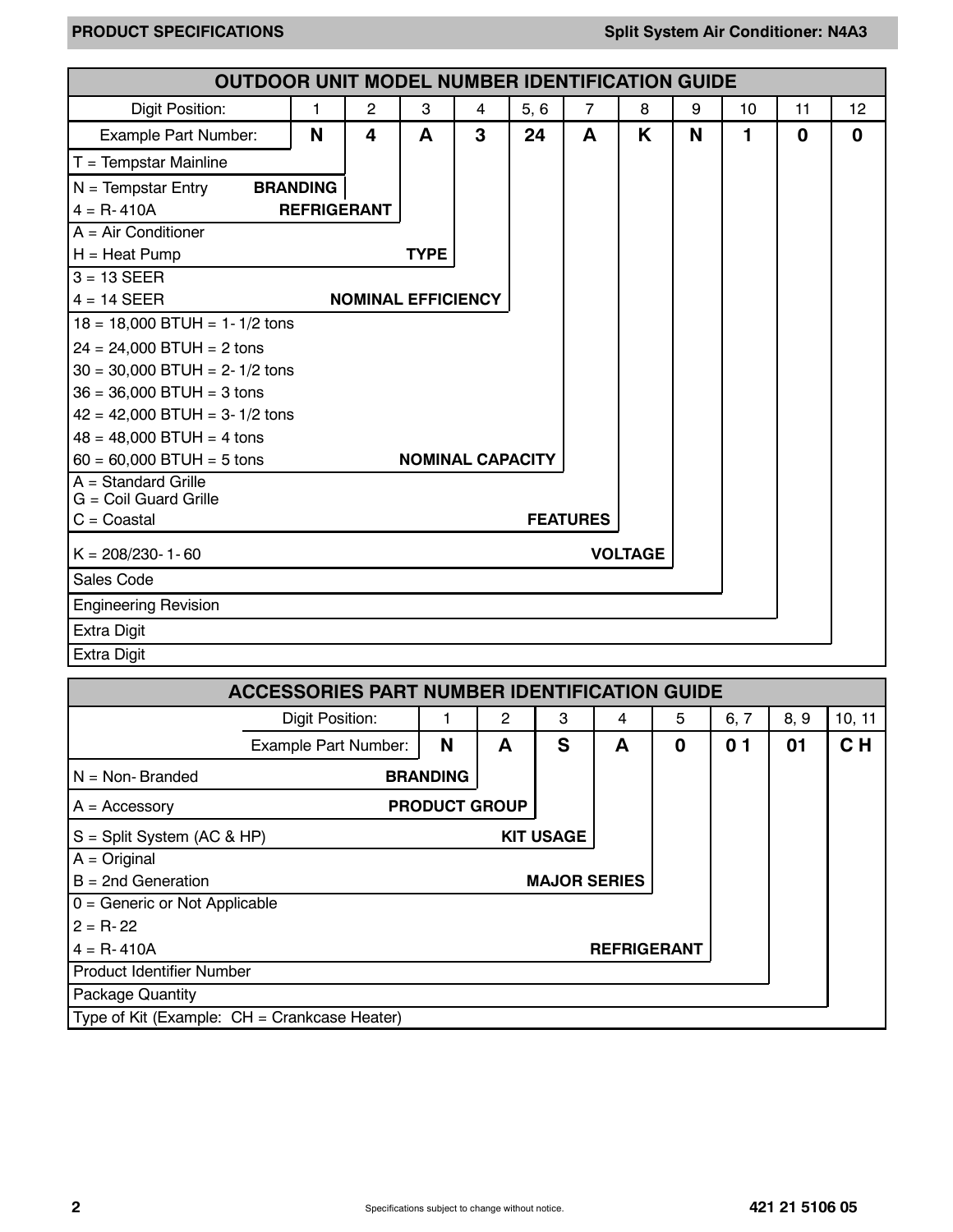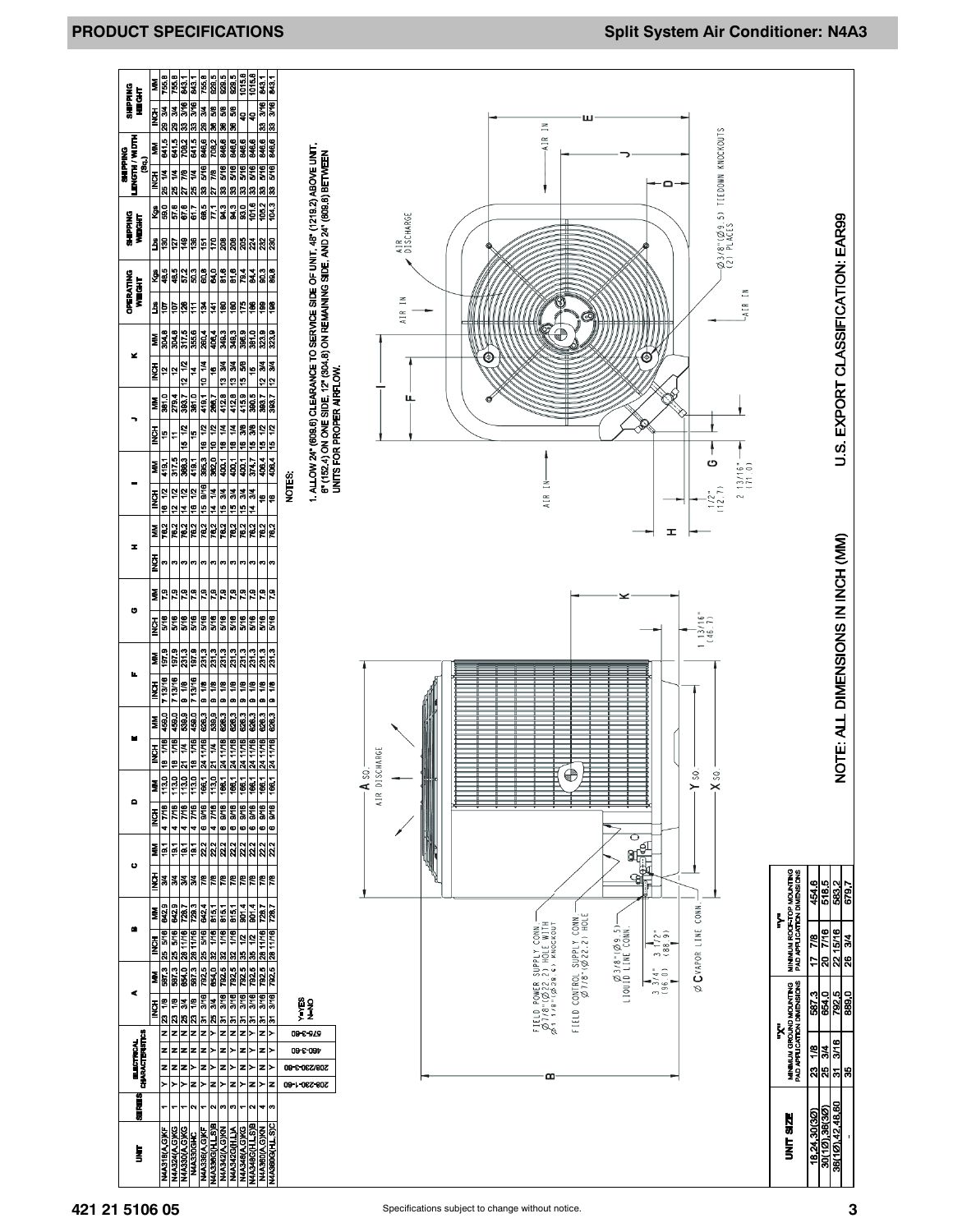|                                                  |                |                | <b>PHYSICAL DATA (1-phase)</b> |                |                   |                         |                         |
|--------------------------------------------------|----------------|----------------|--------------------------------|----------------|-------------------|-------------------------|-------------------------|
| <b>Model Size</b>                                | 18             | 24             | 30                             | 36             | 42                | 48                      | 60                      |
| Nominal Cooling Capacity (BTU/hr)                | 18,000         | 24,000         | 30,000                         | 36,000         | 42,000            | 48,000                  | 60,000                  |
| <b>Nominal SEER</b>                              | 13.0           | 13.0           | 13.0                           | 13.0           | 13.0              | 13.0                    | 13.0                    |
| PSC Fan Motor HP                                 | 1/12           | 1/10           | 1/10                           | 1/5            | 1/5               | 1/4                     | 1/4                     |
| Fan RPM (single speed)                           | 1100           | 1100           | 1100                           | 1100           | 1100              | 1100                    | 800                     |
| Fan CFM                                          | 1792           | 2218           | 2169                           | 3167           | 3167              | 3365                    | 3365                    |
| Coil Face Area ft <sup>2</sup> (m <sup>2</sup> ) | 8.40(.78)      | 8.40(.78)      | $\overline{11.49(1.1)}$        | 12.93(1.2)     | 17.25(1.6)        | $\overline{19.40(1.8)}$ | 12.93(1.2)              |
| Coil Rows - fins per inch                        | $1 - 20$       | $-25$          | $1 - 25$                       | $1 - 25$       | $1 - 25$          | $1 - 25$                | $2 - 20$                |
| Circuits                                         | 3              | 3              | 3                              | 5              | 4                 | 5                       | 6                       |
| Liquid Line Connection Size in. (mm)             | 3/8(10)        | 3/8(10)        | 3/8(10)                        | 3/8(10)        | 3/8(10)           | 3/8(10)                 | 3/8(10)                 |
| Vapor Line Connection Size in. (mm)              | 3/4(19)        | 3/4(19)        | 3/4(19)                        | 7/8(22)        | $\sqrt{7}/8$ (22) | 7/8(22)                 | $1 - 1/8$ (22)          |
| Rated Line Set Liquid Tube<br>Diameter in. (mm)  | 3/8(10)        | 3/8(10)        | 3/8(10)                        | 3/8(10)        | 3/8(10)           | 3/8(10)                 | 3/8(10)                 |
| Rated Line Set Vapor Tube<br>Diameter in. (mm)   | $3/4$ (19)*    | $3/4$ (19)*    | $3/4$ (19) <sup>*</sup>        | 7/8 (22)*      | 7/8 (22)*         | $7/8$ (22) <sup>*</sup> | $1 - 1/8$<br>$(28.6)^*$ |
| Factory Charge R-410A lbs. (kg)                  | 3.15<br>(1.43) | 3.15<br>(1.43) | 4.62<br>(2.10)                 | 5.42<br>(2.46) | 5.84<br>(2.65)    | 7.37<br>(3.34)          | 8.19<br>(3.71)          |
| Required Subcooling °F (°C)                      | 14 (7.8)       | 10(5.6)        | 10(5.6)                        | 11 (6.1)       | 10 (5.6)          | 13 (7.2)                | 15 (8.3)                |

\* Units are rated with 25 ft (7.6 m) of lineset length. See Vapor Line Sizing and Cooling Capacity Loss table when using other sizes and lengths of lineset. **Note**: See unit Installation Instruction for proper installation.

Check the piston size shipped with the indoor unit to see if it matches the required indoor piston size. If it does not match, replace the indoor piston with the correct size per the table below.

| Outdoor Unit Connected to a Factory Approved Indoor Unit<br>(with FEM4P* Fan Coil) |        |          |          |          |      |      |  |  |  |  |
|------------------------------------------------------------------------------------|--------|----------|----------|----------|------|------|--|--|--|--|
| <b>Outdoor Unit Size - Series</b>                                                  | $18-F$ | $24 - G$ | $30 - G$ | $36 - F$ | 42-N | 48-G |  |  |  |  |
| 78<br>73<br>Piston Size by Outdoor<br>61<br>55<br>49                               |        |          |          |          |      |      |  |  |  |  |

**NOTE:** Pistons shipped with outdoor units are only qualified and approved with the above listed fan coils. The piston included with the FMA4P\* and FM(C,U)4P\* fan coils are unique to those products and CANNOT be replaced with the piston shipped with the outdoor unit. Refer to AHRI Directory to check if your combination can use a piston or requires an accessory TXV.

|                                                                    | ELECTRICAL DATA (208/230-1-60, voltage range 197V - 253V) |              |              |              |               |              |               |  |  |  |  |  |
|--------------------------------------------------------------------|-----------------------------------------------------------|--------------|--------------|--------------|---------------|--------------|---------------|--|--|--|--|--|
| <b>Model Size</b>                                                  | 18                                                        | 24           | 30           | 36           | 42            | 48           | 60            |  |  |  |  |  |
| Minimum Circuit Ampacity -<br><b>MCA</b> (amps)                    | 11.8                                                      | 14.3         | 16.6         | 18.1         | 23.5          | 24.3         | 29.0          |  |  |  |  |  |
| <b>Maximum OverCurrent</b><br>Protective device - MOCP (amps)      | 20                                                        | 25           | 25           | 30           | 40            | 40           | 50            |  |  |  |  |  |
| Compressor RLA (Rated Load Amps)<br><b>LRA</b> (Locked Rotor Amps) | 9.0<br>47.5                                               | 10.9<br>62.9 | 12.8<br>67.8 | 13.6<br>79.0 | 17.9<br>112.0 | 18.3<br>93.0 | 22.1<br>125.0 |  |  |  |  |  |
| Fan Motor FLA (Full Load Amps)                                     | 0.5                                                       | 0.7          | 0.6          |              |               | 1.4          | l .4          |  |  |  |  |  |

\*\*Sound Rating tested in accordance with AHRI Standard 270- 2008 (not listed with AHRI).

|                                                                              | A-Weighted Sound Power Level - Without Sound Shield |      |      |      |      |                                                        |      |      |  |  |  |  |
|------------------------------------------------------------------------------|-----------------------------------------------------|------|------|------|------|--------------------------------------------------------|------|------|--|--|--|--|
|                                                                              | <b>Standard</b><br>Rating                           |      |      |      |      | TYPICAL OCTAVE BAND SPECTRUM (without tone adjustment) |      |      |  |  |  |  |
| Model                                                                        | (dBA)                                               | 125  | 250  | 500  | 1000 | 2000                                                   | 4000 | 8000 |  |  |  |  |
| $18-F$                                                                       | 71                                                  | 64.0 | 62.0 | 63.0 | 68.0 | 64.0                                                   | 62.0 | 57.0 |  |  |  |  |
| $24 - G$                                                                     | 74                                                  | 50.9 | 60.6 | 66.4 | 71.0 | 65.5                                                   | 61.1 | 59.2 |  |  |  |  |
| $30 - G$                                                                     | 72                                                  | 54.8 | 59.3 | 65.1 | 68.2 | 66.4                                                   | 61.6 | 57.3 |  |  |  |  |
| $36-F$                                                                       | 75                                                  | 50.5 | 61.0 | 64.5 | 67.0 | 62.5                                                   | 60.0 | 52.5 |  |  |  |  |
| $42 - N$                                                                     | 78                                                  | 57.5 | 65.0 | 71.0 | 73.0 | 70.5                                                   | 67.5 | 62.5 |  |  |  |  |
| $48 - G$                                                                     | 76                                                  | 55.5 | 62.9 | 69.6 | 71.2 | 69.5                                                   | 66.3 | 59.1 |  |  |  |  |
| $60 - N$                                                                     | 79                                                  | 57.5 | 67.0 | 72.0 | 75.0 | 72.5                                                   | 68.0 | 61.0 |  |  |  |  |
| Note: Tested in accordance with AHRI Standard 270-2008 (not listed in AHRI). |                                                     |      |      |      |      |                                                        |      |      |  |  |  |  |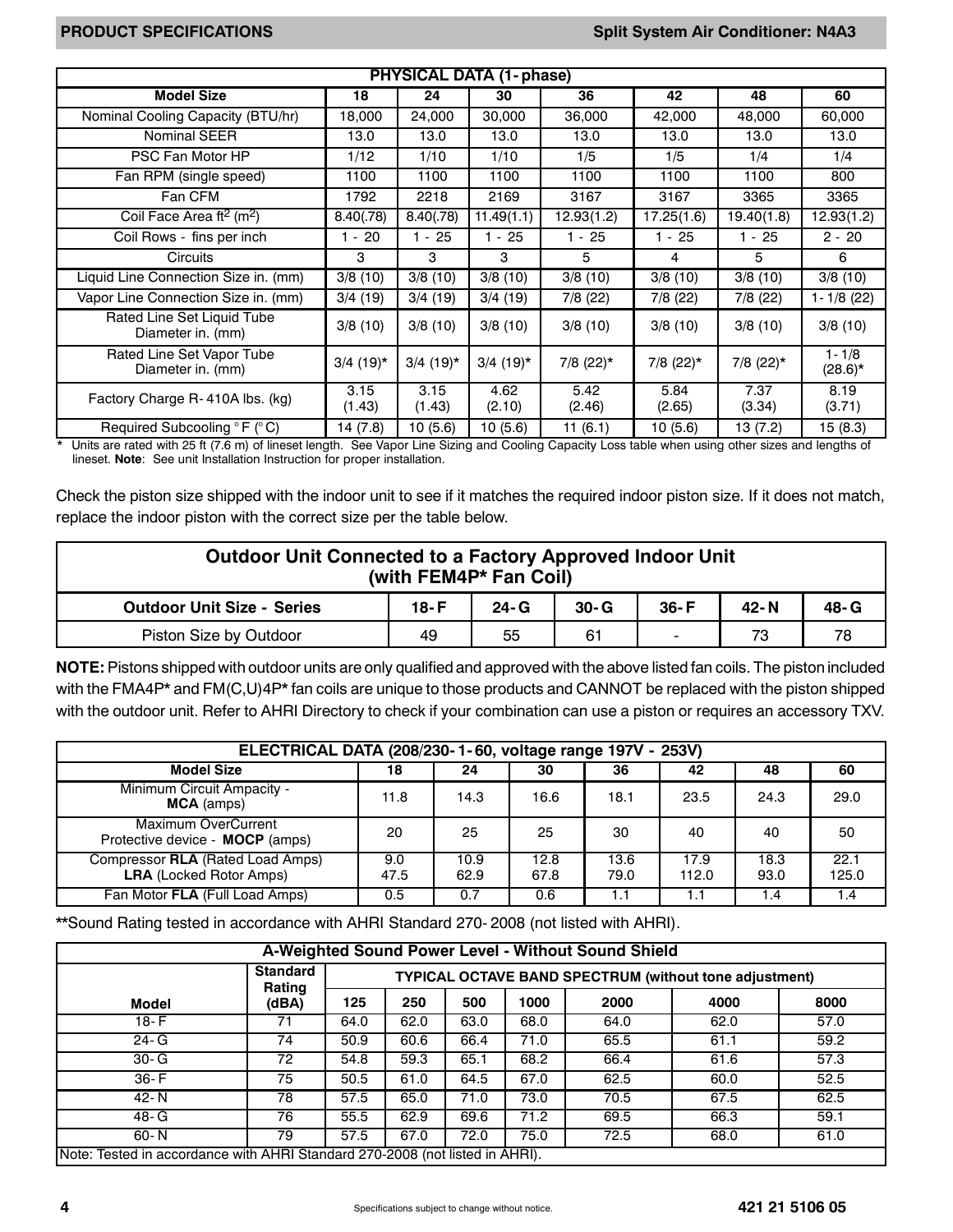|                                                                              | A-Weighted Sound Power Level - With Sound Shield |      |      |      |      |                                                               |      |      |  |  |  |
|------------------------------------------------------------------------------|--------------------------------------------------|------|------|------|------|---------------------------------------------------------------|------|------|--|--|--|
|                                                                              | <b>Standard</b><br>Rating                        |      |      |      |      | <b>TYPICAL OCTAVE BAND SPECTRUM (without tone adjustment)</b> |      |      |  |  |  |
| Model                                                                        | (dBA)                                            | 125  | 250  | 500  | 1000 | 2000                                                          | 4000 | 8000 |  |  |  |
| $18-F$                                                                       | 70                                               | 66.0 | 64.0 | 64.0 | 67.0 | 63.0                                                          | 60.0 | 54.0 |  |  |  |
| $24 - G$                                                                     | 74                                               | 51.1 | 61.3 | 66.6 | 71.2 | 65.0                                                          | 60.0 | 55.6 |  |  |  |
| $30 - G$                                                                     | 72                                               | 51.9 | 59.3 | 64.8 | 67.3 | 65.2                                                          | 61.1 | 54.8 |  |  |  |
| $36-F$                                                                       | 75                                               | 51.0 | 62.0 | 64.5 | 65.5 | 62.0                                                          | 59.5 | 51.5 |  |  |  |
| $42 - N$                                                                     | 77                                               | 57.5 | 65.0 | 70.5 | 72.0 | 70.0                                                          | 67.0 | 62.0 |  |  |  |
| 48- G                                                                        | 75                                               | 55.8 | 62.6 | 69.7 | 70.6 | 68.7                                                          | 65.4 | 58.6 |  |  |  |
| $60 - N$                                                                     | 79                                               | 57.5 | 68.0 | 72.5 | 74.5 | 72.5                                                          | 68.0 | 60.5 |  |  |  |
| Note: Tested in accordance with AHRI Standard 270-2008 (not listed in AHRI). |                                                  |      |      |      |      |                                                               |      |      |  |  |  |

### **REFRIGERANT CHARGE ADJUSTMENTS**

| <b>Liquid Line Size</b> | R- 410A Charge oz/ft                  |
|-------------------------|---------------------------------------|
| 3/8                     | 0.60                                  |
|                         | (Factory charge for lineset $= 9$ oz) |
| 5/16                    | 0.40                                  |
| 1/4                     | 0.27                                  |

Units are factory charged for 15 ft (4.6 m) of 3/8" liquid line. The factory charge for 3/8" lineset 9 oz. When using other length or diameter liquid lines, charge adjustments are required per the chart above.

#### **Charging Formula:**

 $[$ (Lineset oz/ft x total length) – (factory charge for lineset)] = charge adjustment

**Example 1:** System has 15 ft of line set using existing 1/4" liquid line. What charge adjustment is required?

Formula:  $(.27 \text{ oz/ft} \times 15 \text{ ft}) - (9 \text{ oz}) = (-4.95) \text{ oz}.$ 

Net result is to remove 4.95 oz of refrigerant from the system

**Example 2:** System has 45 ft of existing 5/16" liquid line. What is the charge adjustment?

Formula:  $(.40 \text{ oz/ft.} \times 45 \text{ft}) - (9 \text{ oz.}) = 9 \text{ oz.}$ 

Net result is to add 9 oz of refrigerant to the system

### **LONG LINE APPLICATIONS**

An application is considered Long Line, when the refrigerant level in the system requires the use of accessories to maintain acceptable refrigerant management for systems reliability. See Accessory Usage Guideline table for required accessories. Defining a system as long line depends on the liquid line diameter, actual length of the tubing, and vertical separation between the indoor and outdoor units.

For Air Conditioner systems, the charts below shows when an application requires a TXV and long line accessories due to lineset length.

#### **AC with R- 410A Refrigerant Long Line Description ft (m) Beyond these lengths, a TXV is required**

| <b>Total Length</b>                 | Outdoor Unit Above or Below Indoor Unit |
|-------------------------------------|-----------------------------------------|
| TXV required beyond 50 ft. (15.2 m) | TXV required bevond 20 ft. (6.1 m)      |

#### **AC with R- 410A Refrigerant Long Line Description ft (m) (Beyond these lengths, long line accessories are required)**

| <b>Liquid Line Size</b> | Units On Same Level                               | <b>Outdoor Below Indoor</b>                     | <b>Outdoor Above Indoor</b> |
|-------------------------|---------------------------------------------------|-------------------------------------------------|-----------------------------|
| $1/4 + TXV$             | No accessories needed within al-<br>lowed lengths | No accessories needed within<br>allowed lengths | 175 (53.3)                  |
| $5/16 + TXV$            | 120 (36.6)                                        | 50 (15.2) vertical or 120 (36.6) total          | 120 (36.6)                  |
| $3/8$ + TXV             | 80(24.4)                                          | 35 (10.7) vertical or 80 (24.4) total           | 80(24.4)                    |

**Note:** See Long Line Guideline for details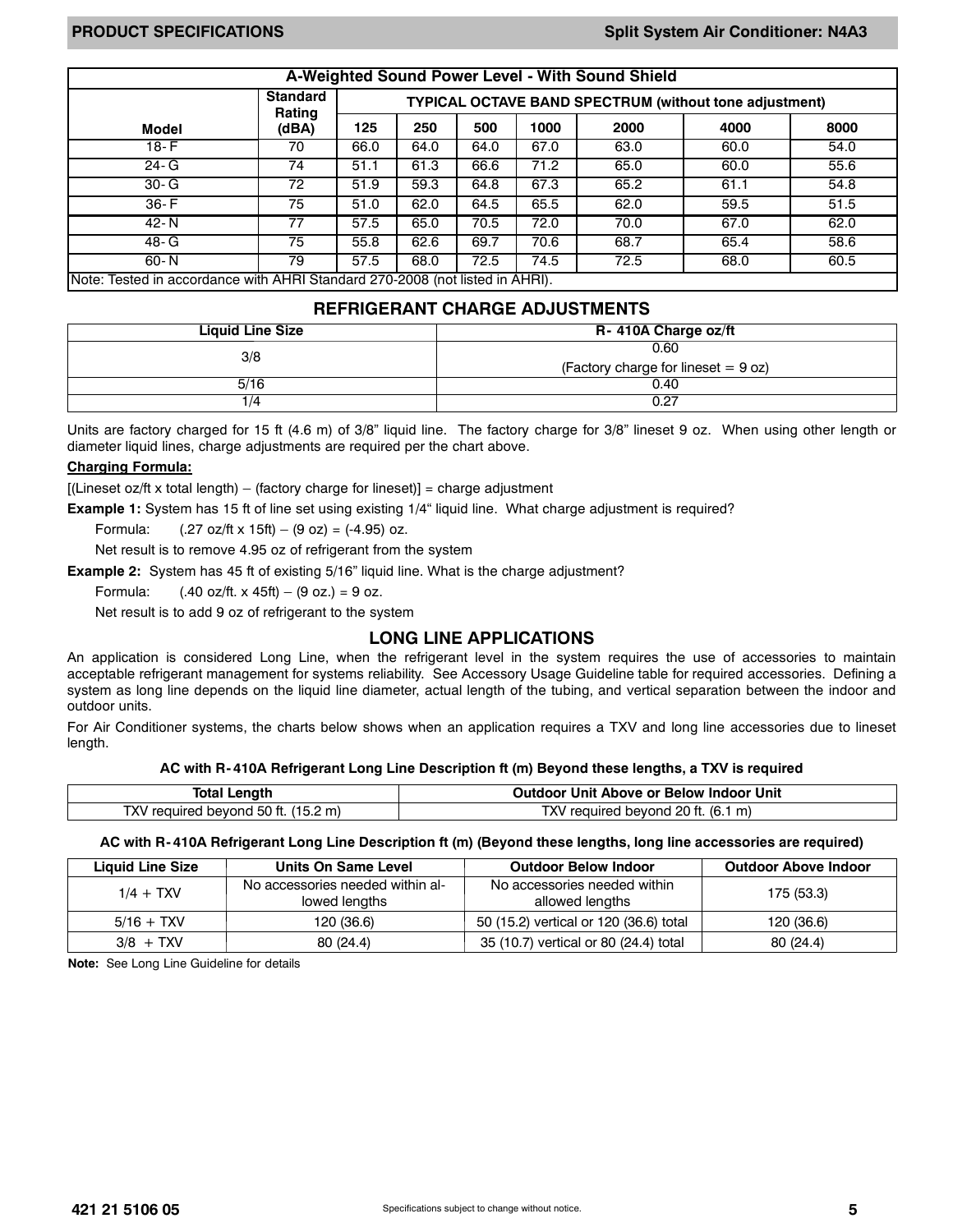|               |         | R-410A COOLING CAPACITY LOSS FOR VARIOUS LINE LENGTHS & TUBE DIAMETERS |              |                             |                |                |                |                                                                                                                                                |                |                |                         |                |                |
|---------------|---------|------------------------------------------------------------------------|--------------|-----------------------------|----------------|----------------|----------------|------------------------------------------------------------------------------------------------------------------------------------------------|----------------|----------------|-------------------------|----------------|----------------|
|               | Liquid  | Acceptable                                                             |              |                             |                |                |                | Cooling Capacity Loss (%) at Total Equivalent Line Length, feet (m)<br>Refer to Long Line Application Guideline to calculate equivalent length |                |                |                         |                |                |
| Model<br>Size | Line    | Vapor Line<br><b>Sizes</b>                                             |              | <b>Standard Application</b> |                |                |                | Long Line Application (Requires Accessories)                                                                                                   |                |                |                         |                |                |
|               | in.(mm) | in. $(mm)$                                                             | 25'<br>(7.6) | 50'<br>(15.2)               | 80'<br>(24.4)  | 81'<br>(24.7)  | 100'<br>(30.5) | 125'<br>(38.1)                                                                                                                                 | 150<br>(45.7)  | 175'<br>(53.3) | 200'<br>(61)            | 225'<br>(68.6) | 250'<br>(76.2) |
|               |         | 1/2(13)                                                                | $\mathbf{1}$ | $\overline{2}$              | 3              | 3              | $\overline{4}$ | 6                                                                                                                                              | 7              | 8              | 9                       | 10             | 12             |
| 18            |         | 5/8(16)                                                                | $\Omega$     | $\Omega$                    | $\mathbf{1}$   | $\mathbf{1}$   | $\mathbf{1}$   | 1                                                                                                                                              | $\overline{2}$ | $\overline{c}$ | 3                       | 3              | 3              |
|               |         | 3/4(19)                                                                | $\Omega$     | 0                           | 0              | $\mathbf 0$    | $\mathbf 0$    | 1                                                                                                                                              | 1              | $\mathbf{1}$   | 1                       | 1              | 1              |
|               |         | 5/8(16)                                                                | $\mathbf 0$  | $\mathbf{1}$                | 1              | $\mathbf{1}$   | $\mathbf{2}$   | 3                                                                                                                                              | 3              | 4              | $\overline{4}$          | 5              | 6              |
| 24            |         | 3/4(19)                                                                | $\mathbf 0$  | $\mathbf 0$                 | 0              | $\mathbf 0$    | $\mathbf 0$    | 1                                                                                                                                              | 1              | $\mathbf{1}$   | 1                       | 1              | 2              |
|               |         | $7/8$ (22)                                                             | $\Omega$     | $\mathbf 0$                 | 0              | $\mathbf 0$    | $\mathbf 0$    | $\Omega$                                                                                                                                       | 0              | $\Omega$       | 0                       | $\mathbf 0$    | 1              |
|               |         | 5/8(16)                                                                | $\mathbf{1}$ | $\overline{2}$              | 3              | 3              | 3              | 4                                                                                                                                              | 5              | 6              | $\overline{7}$          | 8              | 9              |
| 30            |         | 3/4(19)                                                                | $\Omega$     | $\mathbf 0$                 | 1              | $\mathbf{1}$   | 1              | 1.                                                                                                                                             | $\overline{2}$ | $\overline{2}$ | $\overline{\mathbf{c}}$ | 3              | 3              |
|               |         | 7/8 (22)                                                               | $\mathbf 0$  | 0                           | $\Omega$       | $\mathbf 0$    | $\mathbf 0$    | 1.                                                                                                                                             | 1              | $\mathbf{1}$   | 1                       | 1              | 1              |
|               |         | 5/8(16)                                                                | $\mathbf{1}$ | $\overline{2}$              | 4              | $\overline{4}$ | 5              | 6                                                                                                                                              | $\overline{7}$ | 9              | 10                      | 11             | 13             |
| 36            | 3/8(10) | 3/4(19)                                                                | $\Omega$     | $\mathbf 0$                 | $\mathbf{1}$   | $\mathbf{1}$   | 1              | $\overline{2}$                                                                                                                                 | 2              | 3              | 3                       | 4              | 4              |
|               |         | 7/8(22)                                                                | $\mathbf 0$  | 0                           | $\Omega$       | $\mathbf 0$    | $\mathbf 0$    | 1                                                                                                                                              | 1              | $\mathbf{1}$   | 1                       | $\overline{2}$ | 2              |
|               |         | 3/4(19)                                                                | $\mathbf 0$  | $\mathbf{1}$                | $\overline{2}$ | $\overline{2}$ | $\mathbf{2}$   | 3                                                                                                                                              | $\overline{4}$ | $\overline{4}$ | 5                       | 6              | 6              |
| 42            |         | $7/8$ (22)                                                             | $\Omega$     | $\mathbf 0$                 | $\mathbf{1}$   | $\mathbf{1}$   | $\mathbf{1}$   | 1                                                                                                                                              | $\overline{2}$ | $\overline{2}$ | $\overline{2}$          | 3              | 3              |
|               |         | $1 - 1/8$ (29)                                                         | $\Omega$     | 0                           | 0              | $\mathbf 0$    | $\mathbf 0$    | $\Omega$                                                                                                                                       | $\mathbf 0$    | $\Omega$       | $\mathbf 0$             | $\overline{0}$ | $\mathbf{1}$   |
|               |         | 3/4(19)                                                                | $\Omega$     | $\mathbf{1}$                | $\overline{2}$ | $\overline{2}$ | 3              | 4                                                                                                                                              | 5              | 5              | 6                       | $\overline{7}$ | 8              |
| 48            |         | 7/8(22)                                                                | $\mathbf 0$  | $\Omega$                    | $\mathbf{1}$   | $\mathbf{1}$   | $\mathbf{1}$   | $\overline{2}$                                                                                                                                 | $\overline{2}$ | $\overline{2}$ | 3                       | 3              | $\overline{4}$ |
|               |         | $1 - 1/8$ (29)                                                         | $\Omega$     | 0                           | 0              | $\mathbf 0$    | $\mathbf 0$    | $\Omega$                                                                                                                                       | $\overline{0}$ | $\Omega$       | $\blacksquare$          | $\blacksquare$ | $\mathbf{1}$   |
|               |         | 3/4(19)                                                                | 1.           | $\overline{c}$              | 4              | $\overline{4}$ | 5              | 6                                                                                                                                              | $\overline{7}$ | 9              | 10                      | 11             | 12             |
| 60            |         | 7/8(22)                                                                | $\mathbf 0$  | $\mathbf{1}$                | 2              | $\overline{2}$ | 2              | 3                                                                                                                                              | $\overline{4}$ | $\overline{4}$ | 5                       | 5              | 6              |
|               |         | $1 - 1/8(29)$                                                          | 0            | 0                           | 0              | $\Omega$       | $\mathbf{1}$   | $\mathbf{1}$                                                                                                                                   | 1              | $\blacksquare$ | $\mathbf{1}$            | 1              | $\overline{2}$ |

Consult the Long Line Application Guideline document before purchasing/installing line sets.

Applications in shaded area may have height restrictions that limit allowable total equivalent length when outdoor unit is below indoor unit.

| <b>COOLING PERFORMANCE FOR COMBINATION RATINGS</b><br><b>Indoor Models</b>                                                                                                   |                     |                |          |                  |                                          |         |      |            |  |  |  |
|------------------------------------------------------------------------------------------------------------------------------------------------------------------------------|---------------------|----------------|----------|------------------|------------------------------------------|---------|------|------------|--|--|--|
| For complete ratings information, use the AHRI website directory search: www.AHRIdirectory.org.<br>New ratings may be listed online before Specification Sheets are updated. |                     |                |          |                  |                                          |         |      |            |  |  |  |
| <b>AHRI Standard Ratings</b>                                                                                                                                                 |                     |                |          |                  |                                          |         |      |            |  |  |  |
|                                                                                                                                                                              |                     |                |          |                  | Cooling $95^{\circ}$ F (35 $^{\circ}$ C) |         |      |            |  |  |  |
|                                                                                                                                                                              |                     |                |          |                  | <b>SEER</b>                              |         |      |            |  |  |  |
|                                                                                                                                                                              |                     | <b>Furnace</b> |          | <b>Factory</b>   |                                          | W/Field | Pis- |            |  |  |  |
| <b>Unit Size Series</b>                                                                                                                                                      | <b>Indoor Model</b> | Model          | Capacity | <b>Installed</b> | <b>Standard</b>                          | TDR     | ton  | <b>EER</b> |  |  |  |
| N4A318*KF                                                                                                                                                                    | EN(A,D)4X24L14**    |                | 17.800   | <b>TXV</b>       |                                          | 13.00   |      | 11.00      |  |  |  |
| N4A324*KG                                                                                                                                                                    | EN(A,D)4X24L14**    |                | 23,000   | TXV              |                                          | 13.00   |      | 11.00      |  |  |  |
| N4A330*KG                                                                                                                                                                    | $EN(A,D)4X31L17**$  |                | 27,800   | TXV              |                                          | 13.00   |      | 11.00      |  |  |  |
| N4A336*KF                                                                                                                                                                    | EA*4X37L21A*        |                | 34,200   | TXV              |                                          | 13.00   |      | 11.00      |  |  |  |
| N4A342*KN                                                                                                                                                                    | $EA*4X42L21A*$      |                | 41.000   | TXV              |                                          | 13.00   |      | 11.00      |  |  |  |
| N4A348*KG                                                                                                                                                                    | EA*4X48L17A*        |                | 44,500   | <b>TXV</b>       |                                          | 13.00   |      | 11.00      |  |  |  |
| N4A360*KN                                                                                                                                                                    | EA*4X60L24A*        |                | 57,500   | <b>TXV</b>       |                                          | 13.00   |      | 11.00      |  |  |  |

**\* A** = 2" (51mm) spacing inlet grille, **G** = 3/8" (10mm) spacing inlet grille

### **TESTED AHRI COMBINATION RATINGS\* COMBINATION RATINGS\* COMBINATION RATINGS\* COMBINATION RATINGS\***

NOTE: Ratings contained in this document are subject to change at any time.

For AHRI ratings certificates, please refer to the AHRI directory. **www.ahridirectory.org**

Additional ratings and system combinations can be accessed via the Tempstar database: http://www.icpeqp.com/AHRIratings/ratings.aspx?Brand=Tempstar

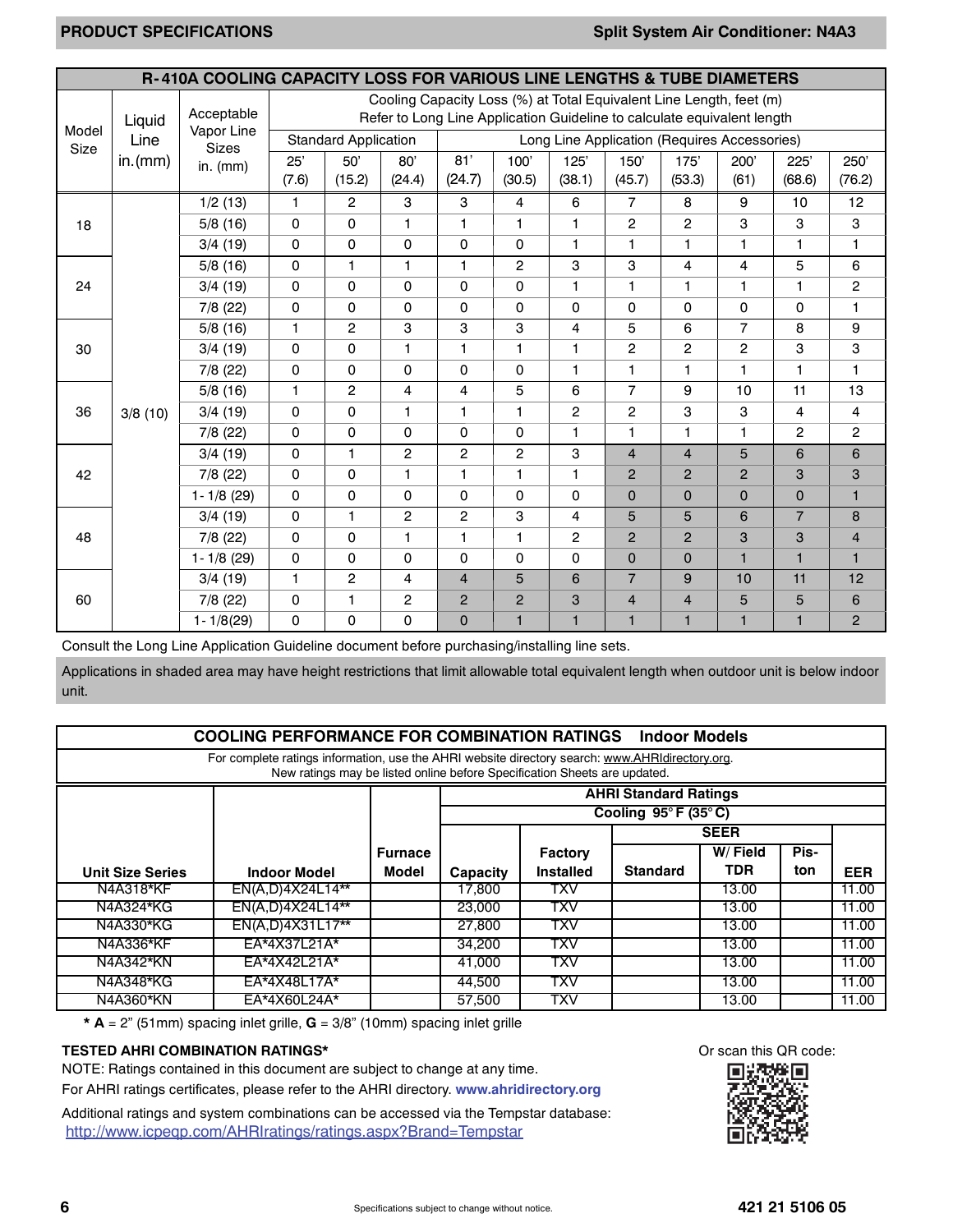## **COOLING PERFORMANCE RATINGS For Outdoor / Indoor Models**

For complete ratings information, use the AHRI website directory search: www.AHRIdirectory.org. New ratings may be listed online before Specification Sheets are updated.

|               | <b>CONDENSER ENTERING AIR TEMPERATURES deg F</b><br><b>EVAPORAT-</b> |              |                |                                                                            |                |                |              |                |                                                                        |              |                |                |              |                |                |             |
|---------------|----------------------------------------------------------------------|--------------|----------------|----------------------------------------------------------------------------|----------------|----------------|--------------|----------------|------------------------------------------------------------------------|--------------|----------------|----------------|--------------|----------------|----------------|-------------|
| <b>OR AIR</b> |                                                                      |              | 75             |                                                                            |                | 85             |              |                | 95                                                                     |              |                | 105            |              |                | 115            |             |
|               |                                                                      |              | Capacity       | Total                                                                      |                | Capacity       | Total        |                | Capacity                                                               | <b>Total</b> |                | Capacity       | Total        | Capacity       |                | Total       |
|               |                                                                      | <b>MBtuh</b> |                | Sys-<br>tem                                                                |                | <b>MBtuh</b>   | Sys-<br>tem  |                | <b>MBtuh</b>                                                           | Sys-<br>tem  |                | <b>MBtuh</b>   | Sys-<br>tem  |                | <b>MBtuh</b>   | Sys-<br>tem |
| <b>CFM</b>    | <b>EWB</b>                                                           | <b>Total</b> | <b>Sens</b>    | <b>KW</b>                                                                  | <b>Total</b>   | <b>Sens</b>    | <b>KW</b>    | <b>Total</b>   | <b>Sens</b>                                                            | <b>KW</b>    | Total          | <b>Sens</b>    | <b>KW</b>    | <b>Total</b>   | <b>Sens</b>    | KW          |
|               |                                                                      |              |                |                                                                            |                |                |              |                | N4A318(A.G)KF* Series Outdoor Section With EN*4X24L14A* Indoor Section |              |                |                |              |                |                |             |
|               | 57                                                                   | 17.47        | 17.47          | 1.30                                                                       | 16.77          | 16.77          | 1.44         | 16.08          | 16.08                                                                  | 1.60         | 15.34          | 15.34          | 1.79         | 14.56          | 14.56          | 2.02        |
|               | 62                                                                   | 17.76        | 16.72          | 1.29                                                                       | 16.97          | 16.34          | 1.44         | 16.16          | 15.93                                                                  | 1.60         | 15.36          | 15.36          | 1.79         | 14.58          | 14.58          | 2.02        |
| 525           | 63                                                                   | 18.04        | 16.20          | 1.29                                                                       | 17.23          | 15.83          | 1.44         | 16.39          | 15.44                                                                  | 1.60         | 15.49          | 15.02          | 1.79         | 14.60          | 14.56          | 2.02        |
|               | 67                                                                   | 19.33        | 14.06          | 1.28                                                                       | 18.52          | 13.17          | 1.43         | 17.62          | 13.36                                                                  | 1.60         | 16.64          | 12.96          | 1.79         | 15.65          | 12.56          | 2.02        |
|               | $\overline{72}$                                                      | 21.21        | 11.38          | 1.27                                                                       | 20.31          | 11.05          | 1.42         | 19.41          | 10.71                                                                  | 1.59         | 18.37          | 10.33          | 1.78         | 17.33          | 9.96           | 2.02        |
|               | 57                                                                   | 18.12        | 18.12          | 1.32                                                                       | 17.44          | 17.44          | 1.47         | 16.72          | 16.72                                                                  | 1.63         | 15.93          | 15.93          | 1.82         | 15.12          | 15.12          | 2.05        |
|               | 62                                                                   | 18.19        | 18.01          | 1.32                                                                       | 17.54          | 17.28          | 1.46         | 16.74          | 16.74                                                                  | 1.63         | 15.96          | 15.96          | 1.82         | 15.14          | 15.14          | 2.05        |
| 600           | 63                                                                   | 18.40        | 17.43          | 1.32                                                                       | 17.61          | 17.05          | 1.46         | 16.77          | 16.64                                                                  | 1.63         | 15.96          | 15.96          | 1.82         | 15.14          | 15.14          | 2.05        |
|               | 67                                                                   | 19.17        | 15.05          | 1.31                                                                       | 18.81          | 14.68          | 1.46         | 17.90          | 14.32                                                                  | 1.63         | 16.89          | 13.92          | 1.82         | 15.88          | 13.52          | 2.05        |
|               | $\overline{72}$                                                      | 21.47        | 11.95          | 1.30                                                                       | 20.62          | 11.65          | 1.45         | 19.68          | 11.30                                                                  | 1.62         | 18.64          | 10.93          | 1.81         | 17.55          | 10.55          | 2.05        |
|               | 57                                                                   | 18.70        | 18.70          | 1.34                                                                       | 18.00          | 18.00          | 1.49         | 17.24          | 17.24                                                                  | 1.66         | 16.41          | 16.41          | 1.85         | 15.57          | 15.57          | 2.08        |
|               | 62                                                                   | 18.71        | 18.71          | 1.34                                                                       | 18.02          | 18.02          | 1.49         | 17.26          | 17.26                                                                  | 1.66         | 16.44          | 16.44          | 1.85         | 15.59          | 15.59          | 2.08        |
| 675           | 63                                                                   | 18.79        | 18.56          | 1.35                                                                       | 18.02          | 18.02          | 1.49         | 17.27          | 17.27                                                                  | 1.66         | 16.44          | 16.44          | 1.85         | 15.60          | 15.60          | 2.08        |
|               | 67<br>$\overline{72}$                                                | 19.88        | 15.95<br>12.53 | 1.34<br>1.33                                                               | 19.03<br>20.81 | 15.61<br>12.21 | 1.49<br>1.48 | 18.11<br>19.86 | 15.24<br>11.87                                                         | 1.66<br>1.65 | 17.08<br>18.78 | 14.83<br>11.49 | 1.85<br>1.84 | 16.07<br>17.62 | 14.43<br>11.09 | 2.08        |
|               |                                                                      | 21.70        |                |                                                                            |                |                |              |                |                                                                        |              |                |                |              |                |                | 2.06        |
|               |                                                                      |              |                | N4A324(A.G)KG* Series Outdoor Section With EN(A,D)4X24L14** Indoor Section |                |                |              |                |                                                                        |              |                |                |              |                |                |             |
|               | 72                                                                   | 27.00        | 13.49          | 1.54                                                                       | 26.00          | 13.12          | 1.78         | 24.88          | 12.71                                                                  | 2.05         | 23.60          | 12.25          | 2.37         | 22.20          | 11.77          | 2.74        |
|               | 67                                                                   | 24.70        | 16.72          | 1.54                                                                       | 23.76          | 16.33          | 1.78         | 22.68          | 15.90                                                                  | 2.05         | 21.51          | 15.44          | 2.37         | 20.23          | 14.95          | 2.74        |
| 700           | 63                                                                   | 23.00        | 16.10          | 1.55                                                                       | 22.07          | 15.69          | 1.78         | 21.07          | 15.26                                                                  | 2.06         | 19.97          | 14.80          | 2.37         | 18.77          | 14.30          | 2.75        |
|               | 62                                                                   | 22.70        | 19.89          | 1.55                                                                       | 21.81          | 19.46          | 1.78         | 20.88          | 18.99                                                                  | 2.06         | 19.95          | 19.95          | 2.37         | 18.98          | 18.98          | 2.75        |
|               | 57                                                                   | 22.29        | 22.29          | 1.55                                                                       | 21.58          | 21.58          | 1.78         | 20.79          | 20.79                                                                  | 2.06         | 19.92          | 19.92          | 2.37         | 18.96          | 18.96          | 2.75        |
|               | 72                                                                   | 27.39        | 14.17          | 1.57                                                                       | 26.35          | 13.79          | 1.81         | 25.20          | 13.38                                                                  | 2.09         | 23.87          | 12.92          | 2.41         | 22.42          | 12.43          | 2.78        |
|               | 67                                                                   | 25.08        | 17.82          | 1.58                                                                       | 24.11          | 17.43          | 1.82         | 23.00          | 17.00                                                                  | 2.09         | 21.79          | 16.53          | 2.41         | 20.47          | 16.03          | 2.78        |
| 800           | 63                                                                   | 23.39        | 17.14          | 1.58                                                                       | 22.43          | 16.72          | 1.82         | 21.39          | 16.28                                                                  | 2.09         | 20.26          | 15.81          | 2.41         | 19.02          | 15.30          | 2.79        |
|               | 62                                                                   | 23.24        | 21.32          | 1.58                                                                       | 22.43          | 22.43          | 1.82         | 21.59          | 21.59                                                                  | 2.09         | 20.66          | 20.66          | 2.41         | 19.62          | 19.62          | 2.79        |
|               | 57                                                                   | 23.16        | 23.16          | 1.58                                                                       | 22.40          | 22.40          | 1.82         | 21.56          | 21.56                                                                  | 2.09         | 20.63          | 20.63          | 2.41         | 19.60          | 19.60          | 2.79        |
|               | 72                                                                   | 27.66        | 14.81          | 1.61                                                                       | 26.59          | 14.43          | 1.85         | 25.41          | 14.02                                                                  | 2.13         | 24.05          | 13.56          | 2.45         | 22.57          | 13.06          | 2.82        |
|               | 67                                                                   | 25.36        | 18.88          | 1.61                                                                       | 24.37          | 18.49          | 1.85         | 23.24          | 18.05                                                                  | 2.13         | 22.00          | 17.57          | 2.45         | 20.65          | 17.05          | 2.82        |
| 900           | 63                                                                   | 23.67        | 18.11          | 1.62                                                                       | 22.70          | 17.70          | 1.85         | 21.63          | 17.25                                                                  | 2.13         | 20.47          | 16.77          | 2.45         | 19.21          | 16.24          | 2.83        |
|               | 62                                                                   | 23.89        | 23.89          | 1.62                                                                       | 23.10          | 23.10          | 1.85         | 22.21          | 22.21                                                                  | 2.13         | 21.22          | 21.22          | 2.45         | 20.13          | 20.13          | 2.83        |
|               | 57                                                                   | 23.86        | 23.86          | 1.62                                                                       | 23.07          | 23.07          | 1.85         | 22.18          | 22.18                                                                  | 2.13         | 21.20          | 21.20          | 2.45         | 20.11          | 20.11          | 2.83        |
|               |                                                                      |              |                | N4A330(A,G)KG* Series Outdoor Section With EN(A,D)4X31L17** Indoor Section |                |                |              |                |                                                                        |              |                |                |              |                |                |             |
|               | 72                                                                   | 33.22        | 16.91          | 2.06                                                                       | 31.69          | 16.39          | 2.26         | 30.06          | 15.84                                                                  | 2.50         | 28.48          | 15.31          | 2.77         | 27.41          | 14.95          | 3.12        |
|               | 67                                                                   | 30.28        | 21.08          | 2.05                                                                       | 28.91          | 20.56          | 2.25         | 27.54          | 20.04                                                                  | 2.49         | 26.13          | 19.52          | 2.76         | 24.98          | 19.08          | 3.10        |
| 875           | 63                                                                   | 28.16        | 20.25          | 2.04                                                                       | 27.05          | 19.80          | 2.25         | 25.78          | 19.28                                                                  | 2.49         | 24.46          | 18.76          | 2.76         | 22.86          | 18.13          | 3.08        |
|               | 62                                                                   | 28.07        | 25.27          | 2.05                                                                       | 26.80          | 26.56          | 2.25         | 25.71          | 25.71                                                                  | 2.48         | 24.60          | 24.60          | 2.76         | 23.29          | 23.29          | 3.08        |
|               |                                                                      |              | 27.67          |                                                                            |                | 26.71          | 2.25         |                |                                                                        |              |                |                |              |                |                |             |
|               | 57                                                                   | 27.67        |                | 2.04                                                                       | 26.71          |                |              | 25.67          | 25.67                                                                  | 2.48         | 24.55          | 24.55          | 2.76         | 23.26          | 23.26          | 3.08        |
|               | 72                                                                   | 33.81        | 17.69          | 2.10                                                                       | 32.00          | 17.08          | 2.30         | 30.30          | 16.51                                                                  | 2.53         | 28.71          | 15.99          | 2.81         | 27.49          | 15.59          | 3.14        |
|               | 67                                                                   | 30.64        | 22.21          | 2.09                                                                       | 29.20          | 21.67          | 2.29         | 27.80          | 21.15                                                                  | 2.53         | 26.35          | 20.61          | 2.80         | 25.09          | 20.14          | 3.13        |
| 970           | 63                                                                   | 28.55        | 21.32          | 2.08                                                                       | 27.34          | 20.83          | 2.29         | 26.03          | 20.31                                                                  | 2.52         | 24.67          | 19.76          | 2.79         | 23.13          | 19.14          | 3.11        |
|               | 62                                                                   | 28.67        | 28.67          | 2.09                                                                       | 27.47          | 27.47          | 2.29         | 26.36          | 26.36                                                                  | 2.52         | 25.20          | 25.20          | 2.80         | 24.14          | 24.14          | 3.14        |
|               | 57                                                                   | 28.57        | 28.57          | 2.09                                                                       | 27.43          | 27.43          | 2.29         | 26.33          | 26.33                                                                  | 2.52         | 25.14          | 25.14          | 2.79         | 24.21          | 24.21          | 3.13        |
|               | 72                                                                   | 34.10        | 18.74          | 2.16                                                                       | 32.36          | 18.17          | 2.36         | 30.60          | 17.59                                                                  | 2.60         | 28.93          | 17.05          | 2.87         | 27.70          | 16.66          | 3.20        |
|               | 67                                                                   | 31.10        | 23.99          | 2.15                                                                       | 29.57          | 23.42          | 2.36         | 28.11          | 22.88                                                                  | 2.59         | 26.63          | 22.32          | 2.86         | 25.46          | 21.89          | 3.21        |
| 1125          | 63                                                                   | 29.25        | 23.06          | 2.15                                                                       | 27.68          | 22.44          | 2.35         | 26.34          | 21.90                                                                  | 2.59         | 24.91          | 21.33          | 2.86         | 23.65          | 20.80          | 3.19        |
|               | 62                                                                   | 29.57        | 29.57          | 2.15                                                                       | 28.41          | 28.41          | 2.35         | 27.20          | 27.20                                                                  | 2.59         | 25.99          | 25.99          | 2.86         | 25.03          | 25.03          | 3.20        |
|               | 57                                                                   | 29.57        | 29.57          | 2.15                                                                       | 28.38          | 28.38          | 2.35         | 27.20          | 27.20                                                                  | 2.59         | 25.95          | 25.95          | 2.86         | 24.99          | 24.99          | 3.20        |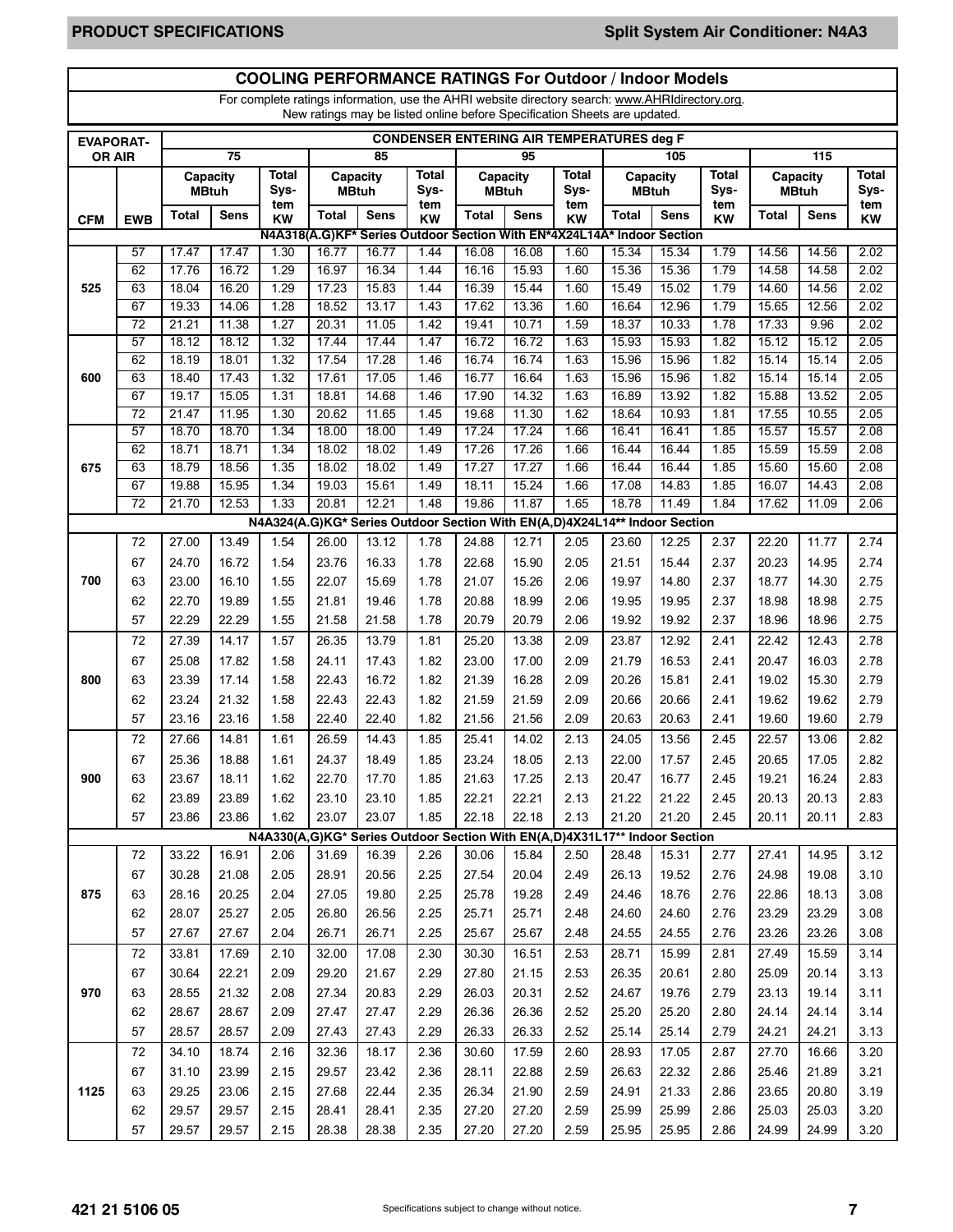# **PRODUCT SPECIFICATIONS Split System Air Conditioner: N4A3**

| <b>EVAPORAT-</b> |            | <b>CONDENSER ENTERING AIR TEMPERATURES deg F</b> |                |                      |                          |                                                                        |                      |                          |                |                  |                          |                |                      |                |                          |                      |
|------------------|------------|--------------------------------------------------|----------------|----------------------|--------------------------|------------------------------------------------------------------------|----------------------|--------------------------|----------------|------------------|--------------------------|----------------|----------------------|----------------|--------------------------|----------------------|
| <b>OR AIR</b>    |            | 75                                               |                |                      |                          | 85                                                                     |                      |                          | 95             |                  | 105                      |                |                      | 115            |                          |                      |
|                  |            | Capacity<br><b>MBtuh</b>                         |                | <b>Total</b><br>Sys- | Capacity<br><b>MBtuh</b> |                                                                        | <b>Total</b><br>Sys- | Capacity<br><b>MBtuh</b> |                | Total<br>Sys-    | Capacity<br><b>MBtuh</b> |                | <b>Total</b><br>Sys- |                | Capacity<br><b>MBtuh</b> | <b>Total</b><br>Sys- |
| <b>CFM</b>       | <b>EWB</b> | <b>Total</b>                                     | <b>Sens</b>    | tem<br><b>KW</b>     | <b>Total</b>             | <b>Sens</b>                                                            | tem<br><b>KW</b>     | <b>Total</b>             | <b>Sens</b>    | tem<br><b>KW</b> | <b>Total</b>             | <b>Sens</b>    | tem<br>KW            | <b>Total</b>   | <b>Sens</b>              | tem<br><b>KW</b>     |
|                  |            |                                                  |                |                      |                          | N4A336(A,G)KF* Series Outdoor Section With EA*4X37L21A* Indoor Section |                      |                          |                |                  |                          |                |                      |                |                          |                      |
|                  | 72         | 41.02                                            | 21.66          | 2.54                 | 39.40                    | 21.07                                                                  | 2.83                 | 37.67                    | 20.45          | 3.14             | 35.71                    | 19.75          | 3.48                 | 33.44          | 18.95                    | 3.91                 |
|                  | 67         | 37.34                                            | 26.81          | 2.53                 | 35.82                    | 26.20                                                                  | 2.81                 | 34.20                    | 25.55          | 3.11             | 32.39                    | 24.83          | 3.45                 | 30.24          | 23.98                    | 3.87                 |
| 1050             | 63         | 34.68                                            | 25.78          | 2.53                 | 33.23                    | 25.15                                                                  | 2.81                 | 31.71                    | 24.49          | 3.10             | 29.97                    | 23.75          | 3.44                 | 27.94          | 22.89                    | 3.85                 |
|                  | 62         | 34.09                                            | 31.81          | 2.53                 | 32.69                    | 31.14                                                                  | 2.81                 | 31.25                    | 31.03          | 3.10             | 29.79                    | 29.79          | 3.44                 | 28.17          | 28.17                    | 3.85                 |
|                  | 57         | 33.44                                            | 33.44          | 2.53                 | 32.31                    | 32.31                                                                  | 2.81                 | 31.10                    | 31.10          | 3.10             | 29.74                    | 29.74          | 3.43                 | 28.12          | 28.12                    | 3.85                 |
|                  | 72         | 41.67                                            | 22.87          | 2.60                 | 40.00                    | 22.28                                                                  | 2.90                 | 38.19                    | 21.64          | 3.21             | 36.16                    | 20.93          | 3.56                 | 33.84          | 20.12                    | 3.98                 |
|                  | 67         | 37.97                                            | 28.72          | 2.59                 | 36.42                    | 28.10                                                                  | 2.88                 | 34.74                    | 27.44          | 3.18             | 32.86                    | 26.71          | 3.52                 | 30.66          | 25.85                    | 3.93                 |
| 1200             | 63         | 35.32                                            | 27.56          | 2.59                 | 33.82                    | 26.92                                                                  | 2.87                 | 32.24                    | 26.25          | 3.17             | 30.45                    | 25.49          | 3.50                 | 28.36          | 24.62                    | 3.92                 |
|                  | 62         | 35.04                                            | 34.70          | 2.59                 | 33.72                    | 33.72                                                                  | 2.87                 | 32.44                    | 32.44          | 3.16             | 30.99                    | 30.99          | 3.50                 | 29.26          | 29.26                    | 3.92                 |
|                  | 57         | 34.87                                            | 34.87          | 2.59                 | 33.67                    | 33.67                                                                  | 2.87                 | 32.39                    | 32.39          | 3.16             | 30.95                    | 30.95          | 3.50                 | 29.22          | 29.22                    | 3.92                 |
|                  | 72         | 42.14                                            | 24.02          | 2.67                 | 40.41                    | 23.42                                                                  | 2.97                 | 38.56                    | 22.78          | 3.28             | 36.48                    | 22.06          | 3.63                 | 34.10          | 21.25                    | 4.05                 |
|                  | 67         | 38.45                                            | 30.58          | 2.65                 | 36.85                    | 29.95                                                                  | 2.94                 | 35.14                    | 29.28          | 3.24             | 33.22                    | 28.53          | 3.58                 | 30.99          | 27.65                    | 4.00                 |
| 1350             | 63         | 35.80                                            | 29.28          | 2.65                 | 34.26                    | 28.63                                                                  | 2.93                 | 32.63                    | 27.95          | 3.23             | 30.83                    | 27.19          | 3.57                 | 28.68          | 26.27                    | 3.98                 |
|                  | 62         | 36.12                                            | 36.12          | 2.65                 | 34.86                    | 34.86                                                                  | 2.93                 | 33.50                    | 33.50          | 3.23             | 31.98                    | 31.98          | 3.57                 | 30.16          | 30.16                    | 3.99                 |
|                  | 57         | 36.07                                            | 36.07          | 2.65                 | 34.81                    | 34.81                                                                  | 2.93                 | 33.45                    | 33.45          | 3.23             | 31.94                    | 31.94          | 3.57                 | 30.12          | 30.12                    | 3.99                 |
|                  |            |                                                  |                |                      |                          | N4A342(A,G)KN* Series Outdoor Section With EA*4X42L21A* Indoor Section |                      |                          |                |                  |                          |                |                      |                |                          |                      |
|                  | 72         | 48.65                                            | 25.59          | 3.45                 | 46.41                    | 24.73                                                                  | 3.68                 | 44.15                    | 23.88          | 4.08             | 41.78                    | 23.00          | 4.51                 | 39.23          | 22.06                    | 4.99                 |
|                  | 67         | 44.62                                            | 31.50          | 3.40                 | 42.55                    | 30.62                                                                  | 3.66                 | 40.47                    | 29.75          | 4.06             | 38.27                    | 28.85          | 4.50                 | 35.92          | 27.90                    | 4.98                 |
| 1225             | 63         | 41.68                                            | 30.56          | 3.35                 | 39.82                    | 29.72                                                                  | 3.70                 | 37.85                    | 28.84          | 4.08             | 35.76                    | 27.91          | 4.51                 | 33.53          | 26.94                    | 4.97                 |
|                  | 62<br>57   | 40.98<br>39.89                                   | 37.36<br>39.89 | 3.35<br>3.33         | 39.11<br>38.36           | 36.47<br>38.36                                                         | 3.65<br>3.64         | 37.25<br>36.82           | 35.56<br>36.82 | 4.04<br>4.04     | 35.32<br>35.18           | 34.59<br>35.18 | 4.48<br>4.48         | 33.39<br>33.40 | 33.39<br>33.40           | 4.97<br>4.97         |
|                  | 72         | 49.36                                            | 26.72          | 3.54                 | 47.04                    | 25.86                                                                  | 3.76                 | 44.69                    | 24.99          | 4.15             | 42.24                    | 24.10          | 4.59                 | 39.60          | 23.15                    | 5.06                 |
|                  | 67         | 45.32                                            | 33.35          | 3.48                 | 43.17                    | 32.47                                                                  | 3.74                 | 41.00                    | 31.58          | 4.13             | 38.74                    | 30.68          | 4.57                 | 36.32          | 29.72                    | 5.05                 |
| 1400             | 63         | 42.37                                            | 32.31          | 3.44                 | 40.44                    | 31.45                                                                  | 3.79                 | 38.40                    | 30.56          | 4.17             | 36.25                    | 29.64          | 4.59                 | 33.95          | 28.65                    | 5.06                 |
|                  | 62         | 41.84                                            | 39.94          | 3.43                 | 39.95                    | 38.98                                                                  | 3.73                 | 38.08                    | 38.08          | 4.12             | 36.38                    | 36.38          | 4.56                 | 34.49          | 34.49                    | 5.05                 |
|                  | 57<br>72   | 41.42<br>49.90                                   | 41.42          | 3.43<br>3.62         | 39.79<br>47.50           | 39.79                                                                  | 3.72                 | 38.14<br>45.08           | 38.14<br>26.07 | 4.12             | 36.39<br>42.57           | 36.39<br>25.17 | 4.56<br>4.66         | 34.49<br>39.86 | 34.49                    | 5.05                 |
|                  | 67         | 45.85                                            | 27.82<br>35.16 | 3.57                 | 43.63                    | 26.94<br>34.27                                                         | 3.84<br>3.82         | 41.41                    | 33.39          | 4.23<br>4.21     | 39.10                    | 32.47          | 4.65                 | 36.63          | 24.21<br>31.49           | 5.14<br>5.13         |
| 1575             | 63         | 42.90                                            | 34.01          | 3.52                 | 40.92                    | 33.16                                                                  | 3.87                 | 38.83                    | 32.26          | 4.25             | 36.63                    | 31.32          | 4.68                 | 34.28          | 30.31                    | 5.14                 |
|                  | 62         | 42.68                                            | 42.28          | 3.52                 | 40.93                    | 40.93                                                                  | 3.80                 | 39.20                    | 39.20          | 4.20             | 37.35                    | 37.35          | 4.64                 | 35.35          | 35.35                    | 5.12                 |
|                  | 57         | 42.66                                            | 42.66          | 3.52                 | 40.94                    | 40.94                                                                  | 3.80                 | 39.20                    | 39.20          | 4.20             | 37.35                    | 37.35          | 4.64                 | 35.35          | 35.35                    | 5.12                 |
|                  |            |                                                  |                |                      |                          | N4A348(A,G)KG* Series Outdoor Section With EA*4X48L17A* Indoor Section |                      |                          |                |                  |                          |                |                      |                |                          |                      |
|                  | 72         | 53.87                                            | 27.47          | 3.18                 | 51.45                    | 26.27                                                                  | 3.59                 | 48.92                    | 25.05          | 4.07             | 46.25                    | 23.82          | 4.61                 | 43.41          | 22.56                    | 5.21                 |
|                  | 67         | 49.06                                            | 33.61          | 3.16                 | 46.83                    | 32.31                                                                  | 3.56                 | 44.50                    | 31.00          | 4.05             | 42.04                    | 29.66          | 4.59                 | 39.41          | 28.30                    | 5.19                 |
| 1275             | 63         | 45.60                                            | 32.39          | 3.14                 | 43.53                    | 31.11                                                                  | 3.55                 | 41.33                    | 29.80          | 4.03             | 39.02                    | 28.47          | 4.57                 | 36.55          | 27.11                    | 5.18                 |
|                  | 62         | 44.79                                            | 39.62          | 3.14                 | 42.76                    | 38.21                                                                  | 3.55                 | 40.64                    | 36.76          | 4.02             | 38.42                    | 35.26          | 4.57                 | 36.16          | 36.16                    | 5.17                 |
|                  | 57         | 43.29                                            | 43.29          | 3.13                 | 41.65                    | 41.65                                                                  | 3.54                 | 39.91                    | 39.91          | 4.02             | 38.08                    | 38.08          | 4.56                 | 36.11          | 36.11                    | 5.17                 |
|                  | 72         | 54.71                                            | 28.64          | 3.23                 | 52.22                    | 27.41                                                                  | 3.65                 | 49.58                    | 26.17          | 4.13             | 46.83                    | 24.91          | 4.67                 | 43.91          | 23.63                    | 5.28                 |
|                  | 67         | 49.84                                            | 35.47          | 3.22                 | 47.54                    | 34.13                                                                  | 3.63                 | 45.12                    | 32.78          | 4.11             | 42.58                    | 31.40          | 4.65                 | 39.90          | 29.99                    | 5.26                 |
| 1425             | 63         | 46.35                                            | 34.12          | 3.21                 | 44.20                    | 32.79                                                                  | 3.61                 | 41.94                    | 31.45          | 4.09             | 39.55                    | 30.08          | 4.64                 | 37.02          | 28.68                    | 5.24                 |
|                  | 62         | 45.62                                            | 42.07          | 3.20                 | 43.55                    | 40.56                                                                  | 3.61                 | 41.43                    | 41.12          | 4.09             | 39.37                    | 39.37          | 4.63                 | 37.29          | 37.29                    | 5.24                 |
|                  | 57         | 44.80                                            | 44.80          | 3.20                 | 43.09                    | 43.09                                                                  | 3.61                 | 41.25                    | 41.25          | 4.09             | 39.31                    | 39.31          | 4.63                 | 37.24          | 37.24                    | 5.24                 |
|                  | 72         | 55.37                                            | 29.76          | 3.29                 | 52.79                    | 28.51                                                                  | 3.71                 | 50.09                    | 27.24          | 4.19             | 47.26                    | 25.96          | 4.74                 | 44.27          | 24.65                    | 5.34                 |
|                  | 67         | 50.46                                            | 37.27          | 3.28                 | 48.09                    | 35.89                                                                  | 3.69                 | 45.61                    | 34.49          | 4.17             | 43.01                    | 33.08          | 4.71                 | 40.26          | 31.63                    | 5.32                 |
| 1575             | 63         | 46.96                                            | 35.79          | 3.27                 | 44.74                    | 34.42                                                                  | 3.67                 | 42.42                    | 33.04          | 4.15             | 39.97                    | 31.63          | 4.70                 | 37.38          | 30.19                    | 5.30                 |
|                  | 62         | 46.40                                            | 44.30          | 3.26                 | 44.37                    | 44.37                                                                  | 3.67                 | 42.45                    | 42.45          | 4.15             | 40.42                    | 40.42          | 4.70                 | 38.25          | 38.25                    | 5.31                 |
|                  | 57         | 46.10                                            | 46.10          | 3.26                 | 44.30                    | 44.30                                                                  | 3.67                 | 42.39                    | 42.39          | 4.15             | 40.36                    | 40.36          | 4.70                 | 38.20          | 38.20                    | 5.31                 |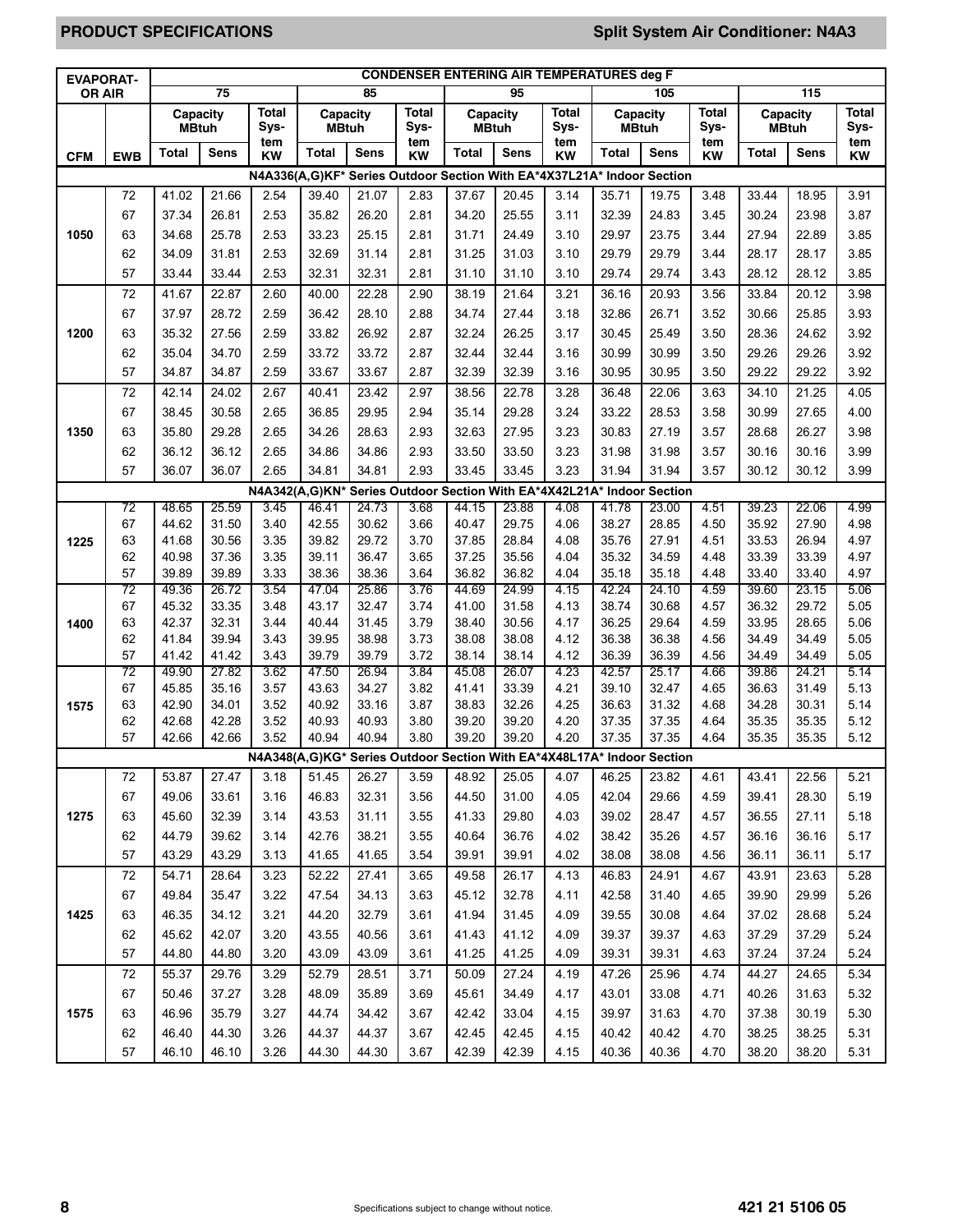# **PRODUCT SPECIFICATIONS Split System Air Conditioner: N4A3**

| <b>EVAPORATOR</b> |                                                                        | <b>CONDENSER ENTERING AIR TEMPERATURES deg F</b> |                          |                  |                          |             |                             |                          |             |                             |                          |             |                             |                          |             |                             |
|-------------------|------------------------------------------------------------------------|--------------------------------------------------|--------------------------|------------------|--------------------------|-------------|-----------------------------|--------------------------|-------------|-----------------------------|--------------------------|-------------|-----------------------------|--------------------------|-------------|-----------------------------|
| <b>AIR</b>        |                                                                        | 75                                               |                          |                  | 85                       |             |                             | 95                       |             | 105                         |                          |             | 115                         |                          |             |                             |
|                   |                                                                        |                                                  | Capacity<br><b>MBtuh</b> |                  | Capacity<br><b>MBtuh</b> |             | <b>Total</b><br>Sys-<br>tem | Capacity<br><b>MBtuh</b> |             | <b>Total</b><br>Sys-<br>tem | Capacity<br><b>MBtuh</b> |             | <b>Total</b><br>Sys-<br>tem | Capacity<br><b>MBtuh</b> |             | <b>Total</b><br>Sys-<br>tem |
| <b>CFM</b>        | <b>EWB</b>                                                             | Total                                            | <b>Sens</b>              | tem<br><b>KW</b> | Total                    | <b>Sens</b> | KW                          | Total                    | <b>Sens</b> | <b>KW</b>                   | Total                    | <b>Sens</b> | KW                          | Total                    | <b>Sens</b> | KW                          |
|                   | N4A360(A,G)KN* Series Outdoor Section With EA*4X60*24A* Indoor Section |                                                  |                          |                  |                          |             |                             |                          |             |                             |                          |             |                             |                          |             |                             |
|                   | 72                                                                     | 68.71                                            | 34.82                    | 4.37             | 65.76                    | 33.74       | 4.81                        | 62.59                    | 32.60       | 5.30                        | 59.21                    | 31.39       | 5.84                        | 55.54                    | 30.09       | 6.42                        |
|                   | 67                                                                     | 63.16                                            | 43.00                    | 4.29             | 60.43                    | 41.90       | 4.74                        | 57.50                    | 40.73       | 5.23                        | 54.39                    | 39.50       | 5.77                        | 51.03                    | 38.20       | 6.36                        |
| 1750              | 63                                                                     | 59.15                                            | 41.80                    | 4.24             | 56.59                    | 40.69       | 4.68                        | 53.84                    | 39.50       | 5.18                        | 50.92                    | 38.26       | 5.72                        | 47.79                    | 36.96       | 6.31                        |
|                   | 62                                                                     | 58.14                                            | 51.13                    | 4.23             | 55.65                    | 49.99       | 4.67                        | 53.01                    | 48.77       | 5.16                        | 50.27                    | 47.45       | 5.71                        | 47.55                    | 47.55       | 6.31                        |
|                   | 57                                                                     | 56.63                                            | 56.63                    | 4.21             | 54.60                    | 54.60       | 4.66                        | 52.42                    | 52.42       | 5.16                        | 50.09                    | 50.09       | 5.71                        | 47.55                    | 47.55       | 6.31                        |
|                   | 72                                                                     | 69.71                                            | 36.45                    | 4.48             | 66.67                    | 35.37       | 4.92                        | 63.38                    | 34.20       | 5.41                        | 59.88                    | 32.98       | 5.95                        | 56.07                    | 31.67       | 6.53                        |
|                   | 67                                                                     | 64.15                                            | 45.67                    | 4.40             | 61.31                    | 44.55       | 4.85                        | 58.27                    | 43.36       | 5.34                        | 55.05                    | 42.13       | 5.87                        | 51.58                    | 40.80       | 6.46                        |
| 2000              | 63                                                                     | 60.14                                            | 44.30                    | 4.35             | 57.47                    | 43.18       | 4.79                        | 54.61                    | 41.98       | 5.28                        | 51.60                    | 40.73       | 5.82                        | 48.36                    | 39.39       | 6.42                        |
|                   | 62                                                                     | 59.33                                            | 54.75                    | 4.34             | 56.80                    | 53.54       | 4.78                        | 54.23                    | 54.23       | 5.28                        | 51.77                    | 51.77       | 5.83                        | 49.05                    | 49.05       | 6.42                        |
|                   | 57                                                                     | 58.75                                            | 58.75                    | 4.33             | 56.59                    | 56.59       | 4.78                        | 54.26                    | 54.26       | 5.28                        | 51.77                    | 51.77       | 5.83                        | 49.05                    | 49.05       | 6.42                        |
|                   | 72                                                                     | 70.44                                            | 37.99                    | 4.59             | 67.31                    | 36.90       | 5.03                        | 63.93                    | 35.73       | 5.52                        | 60.33                    | 34.49       | 6.05                        | 56.41                    | 33.16       | 6.63                        |
|                   | 67                                                                     | 64.85                                            | 48.20                    | 4.51             | 61.94                    | 47.09       | 4.95                        | 58.82                    | 45.89       | 5.44                        | 55.52                    | 44.63       | 5.98                        | 51.96                    | 43.27       | 6.56                        |
| 2250              | 63                                                                     | 60.84                                            | 46.68                    | 4.45             | 58.11                    | 45.56       | 4.90                        | 55.17                    | 44.34       | 5.39                        | 52.08                    | 43.07       | 5.93                        | 48.77                    | 41.69       | 6.52                        |
|                   | 62                                                                     | 60.44                                            | 60.44                    | 4.45             | 58.18                    | 58.18       | 4.90                        | 55.72                    | 55.72       | 5.40                        | 53.10                    | 53.10       | 5.94                        | 50.23                    | 50.23       | 6.54                        |
|                   | 57                                                                     | 60.47                                            | 60.47                    | 4.45             | 58.19                    | 58.19       | 4.90                        | 55.73                    | 55.73       | 5.40                        | 53.10                    | 53.10       | 5.94                        | 50.23                    | 50.23       | 6.54                        |

Total sensible capacities are based on net capacities. Blower heat has been subtracted.

Sensible capacities shown are based on 80<sup>0</sup> F (27<sup>0</sup> C) entering air at the indoor coil. For sensible capacities at other than 80<sup>0</sup> F (27<sup>0</sup> C), deduct 835 Btuh (245 kW) per 1000 CFM (480 L/S) of indoor coil air for each degree below 80<sup>0</sup> F (27<sup>0</sup> C), or add 835 Btuh 245 kW) per 1000 CFM (480 L/S) of indoor coil air per degree above  $80^0$  F (27<sup>0</sup> C).

Detailed cooling and heating capacities are based on indoor and outdoor unit at the same elevation per AHRI standard 210/240 -2008. If additional tubing length is required and/or indoor unit is located above outdoor unit, a slight variation in capacity may occur.

System kw is total of indoor and outdoor unit kilowatts.